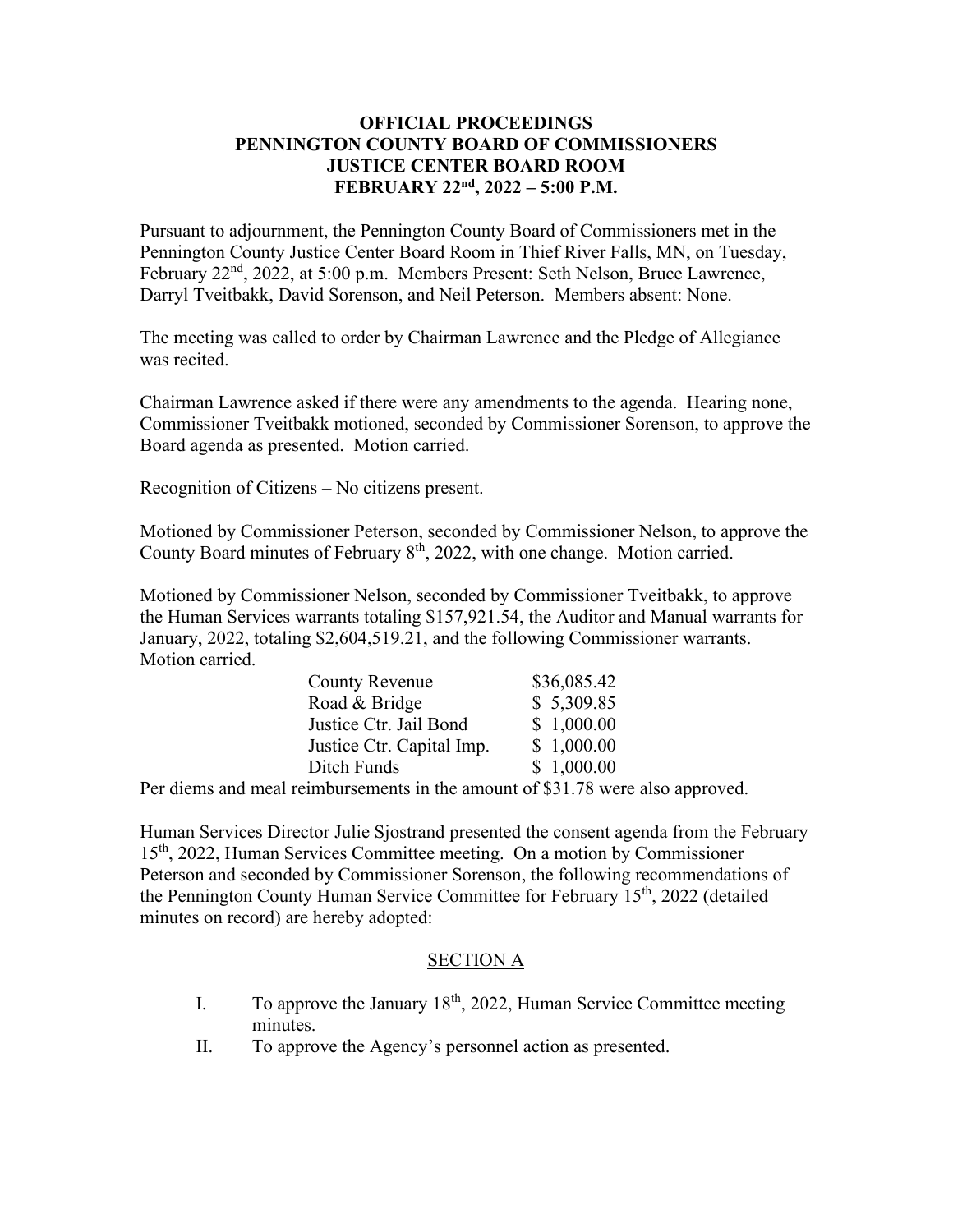III. A. To approve the Pennington County Child Care Policy which eliminates the licensing fees for initial and renewal licensing for Pennington County as presented.

## SECTION B

I. To approve payment of the Agency's bills.

County Sheriff Ray Kuznia presented a Joint Powers Agreement between the State of Minnesota Bureau of Criminal Apprehension (BCA) and Pennington County. Motioned by Commissioner Tveitbakk, seconded by Commissioner Sorenson, to approve a fiveyear Joint Powers Agreement between the State of Minnesota/BCA and Pennington County that provides for county overtime reimbursement related to investigation of illicit heroin or opioid activity, or opioid-related deaths. Motion carried.

County Engineer Mike Flaagan asked if the Board had questions related to a proposed Title VI (Civil Rights Act of 1964) and Non-Discrimination Plan the Highway Department is required to have as a federal-aid recipient. With no questions being heard, Mr. Flaagan stated he will present the plan at the next Board meeting.

Engineer Flaagan stated that the highway department has been busy with the snow, wind, and blizzards lately. The February  $18<sup>th</sup>$ , 2022, blizzard resulted in roads drifts up to six feet deep, and the department worked that Saturday to clear roads. Mr. Flaagan stated that wind and drifting has caused more issues this winter than the snowfall amounts. The Board thanked the Engineer and his staff for their good work this harsh winter.

County Auditor-Treasurer Items:

On behalf of Auditor-Treasurer Jennifer Herzberg, Commissioner Lawrence presented a renewal quote for IT firewall protection. It was noted that an upgrade to the firewall will be needed in two years and will cost approximately \$8,000. Motioned by Commissioner Nelson, seconded by Commissioner Sorenson, to approve a quote by ReadiTech IT Solutions for a two-year renewal of SonicWall firewall protection in the amount of \$4,160.00. Motion carried.

County Coordinator Items:

Motioned by Commissioner Tveitbakk, seconded by Commissioner Peterson, to approve the hire of Jackie Grindeland as Full-Time Custodian I with an effective start date of March 9<sup>th</sup>, 2022. Motion carried.

County Attorney:

County Attorney Seamus Duffy reported no changes to the Justice Center masking/face covering requirements, however that may change in the next month.